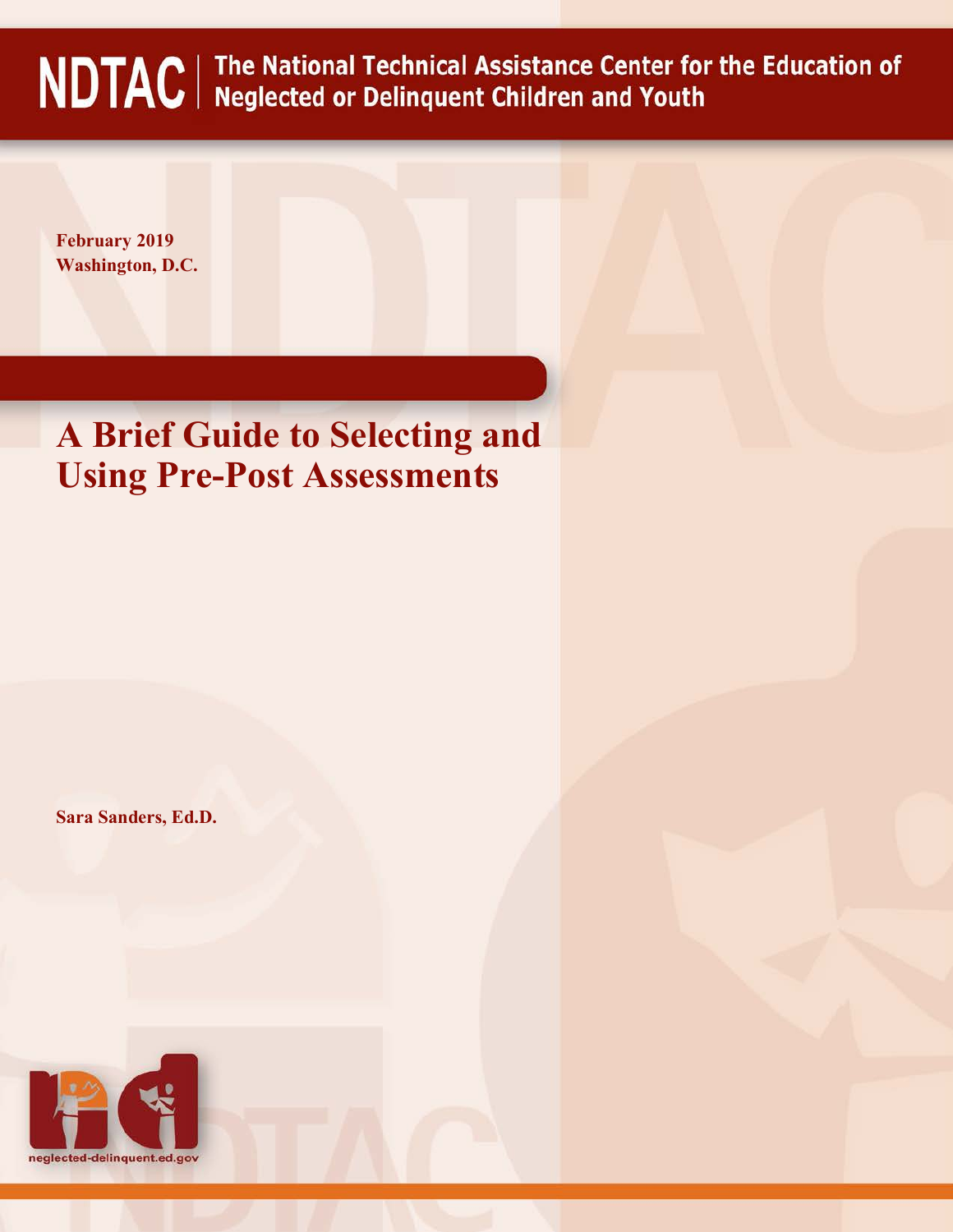# **The National Technical Assistance Center for the Education of Neglected or Delinquent Children and Youth**

This document was developed by the National Technical Assistance Center for the Education of Neglected or Delinquent Children and Youth (NDTAC), which is funded by a contract awarded by the U.S. Department of Education to the American Institutes for Research (AIR) in Washington, D.C. The mission of NDTAC is to improve educational programming for youth who are neglected, delinquent, or at risk of academic failure. NDTAC's mandates are to provide information, resources, and direct technical assistance to States and those who support or provide education to youth who are neglected or delinquent, to develop a model and tools to assist States and providers with reporting data and evaluating their services, and to serve as a facilitator to increase information-sharing and peer-to-peer learning at the State and local levels. For additional information on NDTAC, visit [https://neglected-delinquent.ed.gov/.](https://neglected-delinquent.ed.gov/)

# **Suggested Citation**

Sanders, S. (2019). *A brief guide to selecting and using pre-post assessments.* Washington, DC: American Institutes for Research, The National Technical Assistance Center for the Education of Neglected or Delinquent Children and Youth.

*The content of this document does not necessarily reflect the views or policies of the U.S. Department of Education. This document was produced by NDTAC at AIR with funding from the Student Achievement and School Accountability Programs, Office of Elementary and Secondary Education, U.S. Department of Education, under contract no. ED-ESE-15-O-5037. Permission is granted to reproduce this document.*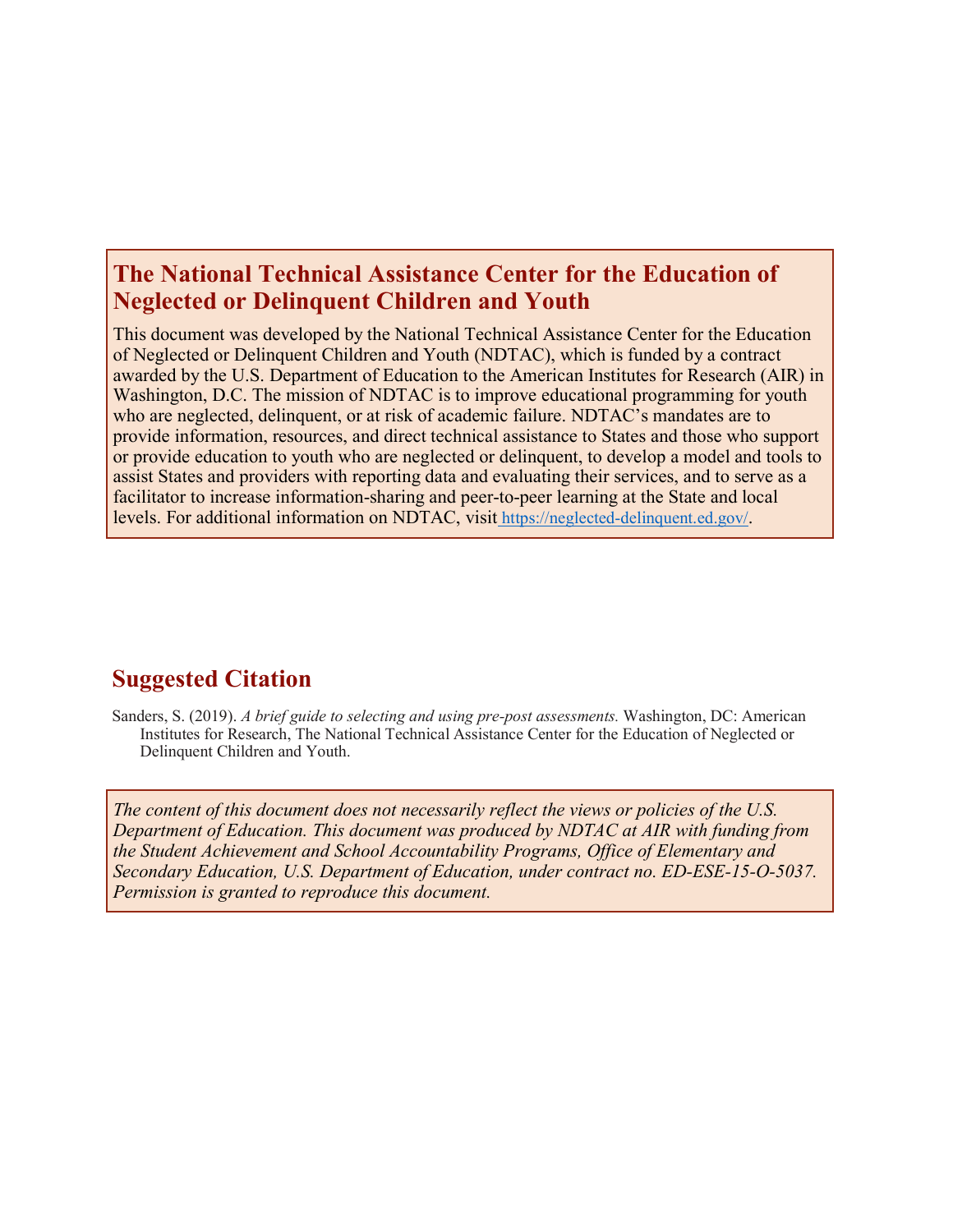This guide is designed to assist States, agencies, and/or facilities who work with youth who are neglected, delinquent, or at-risk (N or D). The information in the guide will benefit those who are (a) interested in implementing pre-posttests, (b) in the process of identifying an appropriate pre-posttest, or (c) ready to evaluate current testing procedures.

Within this guide, you will find basic information on what pre-posttests are, why facilities should implement pre-posttest procedures, characteristics of different pre-posttests, and how agencies can use the information from their assessment practice. With an increasing number of different pre-posttests available, it is important that facilities understand how to identify the pre-posttest best suited for the needs of their unique youth population

# **What are pre-posttests?**

Pre-posttests are academic achievement tests (e.g., math, reading, writing) designed to assess youth progress over a predetermined period of time. For youth who are N or D and are served in an alternative education setting, pre-posttesting may occur upon entry and exit of the facility. In these situations, the pretest can give facilities a baseline, or information about a youth's current academic level. The posttest, given when the youth exits the facility, then provides information about the youth's academic progress. This allows facilities to identify the effectiveness of their current academic programming as well as to share academic data with the youth's next placement.

Assessing pre-posttests upon entry and exit is not the only time assessments can be administered. For example, facilities who serve youth long term may choose to assess youth on a predetermined schedule (e.g., every 60 days, every 90 days). Regular posttesting allows facilities to continuously monitor youth progress and the effectiveness of the current educational programming. If a facility chooses to implement regular posttesting of academic progress, it is important to choose a pre-posttest with multiple forms of the tests so that youth are not given the same test repeatedly. More details about choosing an

<span id="page-2-0"></span><sup>1</sup> The National Technical Assistance Center for the Education of Neglected or Delinquent Children and Youth. (2015). *Fast facts.* <https://neglected-delinquent.ed.gov/fast-facts/united-states>

 $\overline{a}$ 

appropriate pre-posttest are discussed later in this guide.

# **Why should we pre-posttest?**

Youth who are N or D frequently display academic deficits. In fact, it is estimated that 30 percent of youth have an identified learning disability, and 48 percent enter facilities with academic skills below grade level.<sup>1</sup> There is an established correlation between a lack of education and involvement in the juvenile justice system and an understanding that education is one factor that helps prevent recidivism.[2](#page-2-0) Collecting regular academic data using pre-posttests is one way to monitor the progress of youth with or at-risk for academic deficits, ensuring that youth receive appropriate supports and programming to benefit academically. Ultimately, the data from pre-posttests benefit *youth, teachers,* and *facilities and agencies.* 

*Youth* benefit from pre-posttesting both upon entry to the facility and after they move to their next placement. Pretesting provides staff with current information on academic levels and functioning, thereby matching youth with appropriate educational programming. This approach allows youth to begin benefitting from educational services immediately and can prevent youth from becoming too frustrated (if they are functioning below grade level) or bored (if they score above grade level). Posttest scores allow youth to leave with updated academic records, which can ultimately support postsecondary goals and outcomes.

Pre-posttesting can also be valuable to *teachers* because it provides teachers with baseline information when beginning instruction. Although the pretest should not be the sole source of information when determining academic level and instructional methods, it can be a valuable source of information. In facilities in which assessments are given multiple times during placement, teachers can use theses scores as a way to monitor progress (progress monitoring) youth improvement and make any necessary changes. Finally, posttest scores enable teachers to measure overall progress when youth leave the facility.

<sup>2</sup> The National Technical Assistance Center for the Education of Neglected or Delinquent Children and Youth. (2015). *Fast facts.* <https://neglected-delinquent.ed.gov/fast-facts/united-states>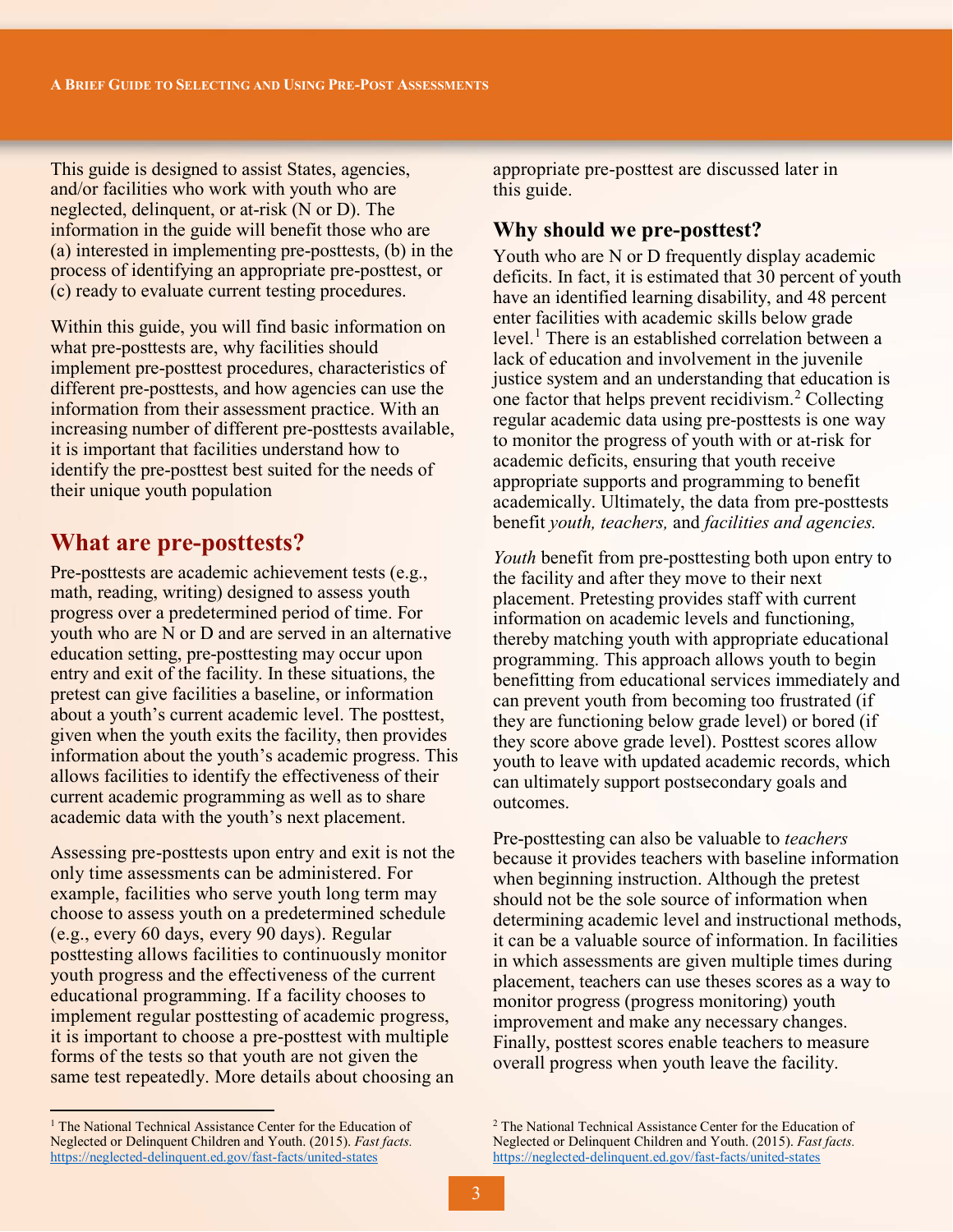*Facilities* and *administrators* can also benefit from information collected as result of pre-posttesting. First, scores can assist with the evaluation of current educational programming, allowing facilities to determine whether changes need to be made. Another way scores can be used is through a comparison of two different programs. It is important to note that if facilities want to compare two types of educational programming, the same pre-posttests should be used to evaluate the results. Scores can also improve the transition process of youth between facilities and programs by providing current educational data with incoming and outgoing youth. Finally, data collection focusing on educational progress is often mandated by both State and Federal agencies.

# **Why is mandated, yearly testing (e.g., National Assessment of Educational Progress [NAEP] assessments) not enough?**

Although mandated, yearly testing (e.g., NAEP assessments) does provide some information on youth progress, its data is insufficient when assessing educational services provided to youth. First, the nature of restrictive settings means that youth stays vary greatly and are often less than one year, making yearly testing an inefficient assessment method. Second, because mandated testing occurs once a year, facilities cannot compare youth progress over different time periods. Finally, waiting more than one year to assess and modify programming is not the most responsive method of addressing youth deficits. As States have historically struggled to provide appropriate supports and services—with data indicating that youth frequently receive fewer overall hours of educational programming, fewer hours of math and science instruction, and are held to less rigorous standards—more frequent assessment procedures can help facilities evaluate current educational practices.

# **Every Student Succeeds Act and Mandated Testing**

The Every Student Succeeds Act (ESSA), passed in 2016, improves upon previous No Child Left Behind legislation by allowing States and local education agencies (LEAs) to develop individual accountability systems rather than relying on a "one size fits all"

approach. ESSA encourages the collaboration of State policymakers, LEAs, and juvenile justice facilities to develop and implement an accountability system for the education programming within facilities. These individualized plans allow facilities to account for unique characteristics and context, thereby enabling facilities to effectively monitor progress and promote improvement efforts. Three priorities should be addressed within the accountability plan:

- 1. *Data collection and information should be shared between State and local education systems and juvenile justice facilities:* Educational services, especially in long-term juvenile justice facilities, may be the responsibility of multiple agencies. Therefore, developing a cohesive data collection plan agreed upon by all stakeholders is crucial to facilitating and supporting youth educational success. Sharing education data across systems as youth move between facilities and schools increases the likelihood that youth will receive the appropriate services and supports. Pre-posttest scores are part of this valuable data. Pre-posttesting supports a smooth transfer of education records and allows for the tracking of youth progress.
- 2. *There should be an accountability system that includes education services within juvenile justice facilities:* The accountability systems used by juvenile justice facilities can be the same as those used by States and LEAs, modified to accommodate the differences found in alternative settings or distinct systems that are aligned with goals of involved agencies. Pre-posttest data can be an important piece of this accountability system because continuous monitoring of youth progress can ensure that the education services provided are rigorous and appropriate.
- 3. *Outcome measures that hold education programs/schools accountable should be identified:* Recidivism is a primary outcome variable that is typically measured by agencies and facilities. However, when assessing educational programming, it can be helpful to assess other outcome measures such as educational gains, credential attainment, readiness for the workforce, and/or other postsecondary opportunities. Pre-posttest scores can be one way that facilities can measure educational gains.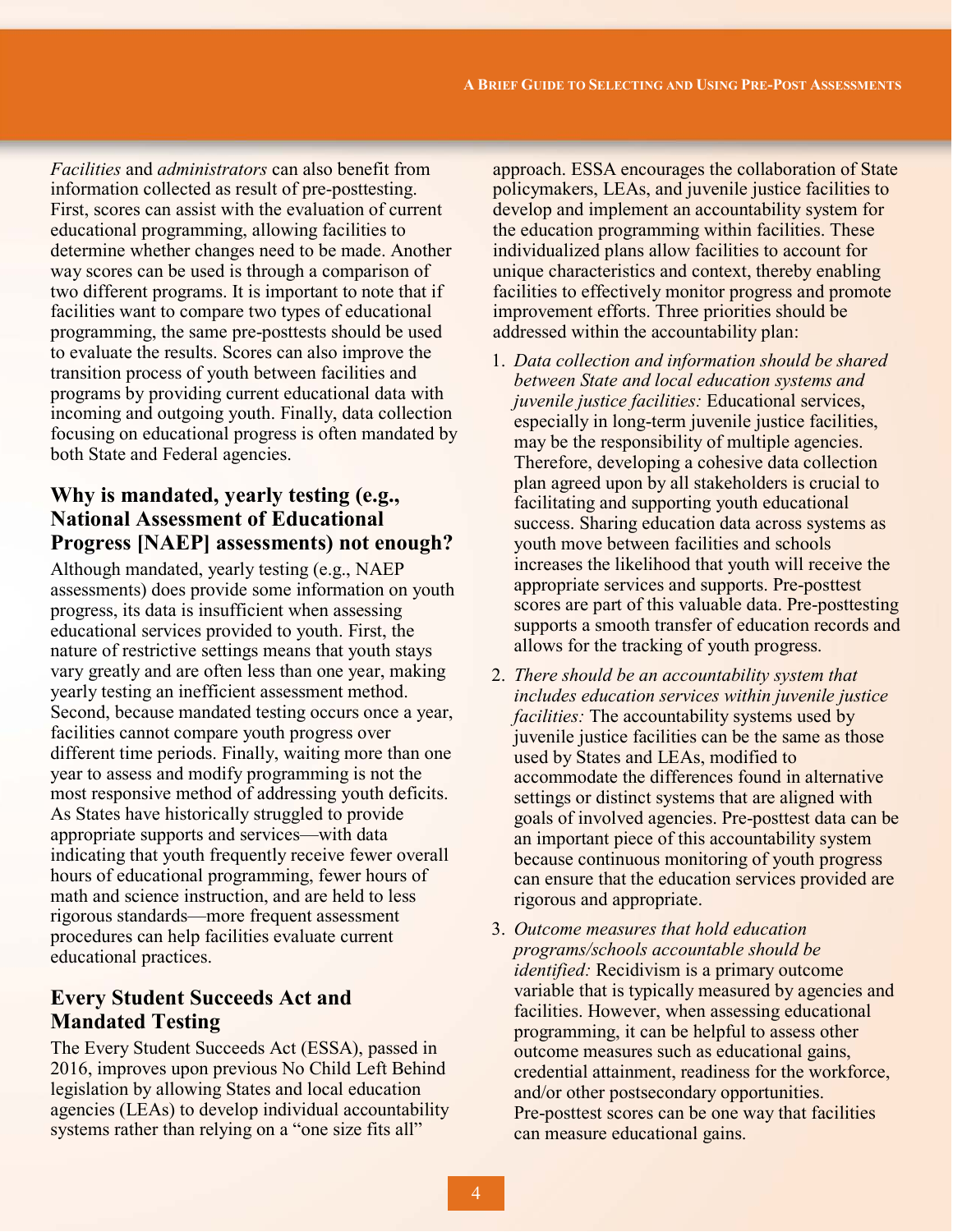# **Title I, Part D Legislation**

Title I, Part D legislation requires programs who serve N and D youth and receive Federal funding to monitor the academic progress of youth to ensure that youth are receiving adequate educational services and supports. Pre-posttest data can be useful when evaluating programming.

#### *Section 1431 (Program Evaluations) states:*

(a) Each State agency or local education agency that conducts a program under subpart 1 or 2 shall evaluate the program, disaggregating the data on participation by gender, race, ethnicity, and age, not less than once every 3 years, to determine the program's impact on the ability of students:

(1) to maintain and improve educational achievement;

(2) to accrue school credits that meet State requirements for grade promotion and secondary school graduation;

(3) to make the transition to a regular program or other education program operated by a local educational agency;

(4) to complete secondary school (or secondary school equivalency requirements) and obtain employment after leaving the correctional facility or institution for neglected and delinquent children and youth; and

(5) as appropriate, to participate in postsecondary education and job training programs.

(b) Exception: The disaggregation required under subsection (a) shall not be required in a case in which the number of students in a category is insufficient to yield statistically reliable information or the results would reveal personally identifiable information about an individual student.

(c) In conducting each evaluation under subsection (a), a SA or LEA shall use multiple and appropriate measures of student progress.

# **Choosing a Pre-Posttest**

A number of different pre-posttests are available for use. It is important to consider many different factors when choosing a pre-posttest because they are not all created equal and are not always interchangeable.

Different pre-posttests are created for different purposes (e.g., measure reading comprehension versus reading oral fluency), different populations (e.g., elementary versus secondary), and different settings. It is important to know how to examine the characteristics of pre-posttests to determine which pre-posttest is right for your facility.

## **Reliability and Validity**

The terms reliability and validity are frequently used when describing an assessment or test. When choosing a pre-posttest for your facility, it is important to have an understanding of both terms. The following section defines and describes both terms as well as provides an example of each.

*Reliability*: Reliability is the overall consistency of a measurement or tool. In terms of assessment and testing, it indicates the degree to which a test measures a construct accurately and consistently. Reliable tests will repeatedly produce consistent results.

One good example of a reliable instrument is a scale. If you weigh a suitcase at one point in time and then, without removing or adding any items, weigh the suitcase again, you should get a very similar (if not exactly the same) results. In this case, we can say the scale is a reliable measurement tool.

Similarly, if we were to give a student a math assessment in the morning and then another version of the assessment later in that afternoon, without providing any time of instruction in between, we would expect to see very similar scores. This result would indicate that the assessment is reliable.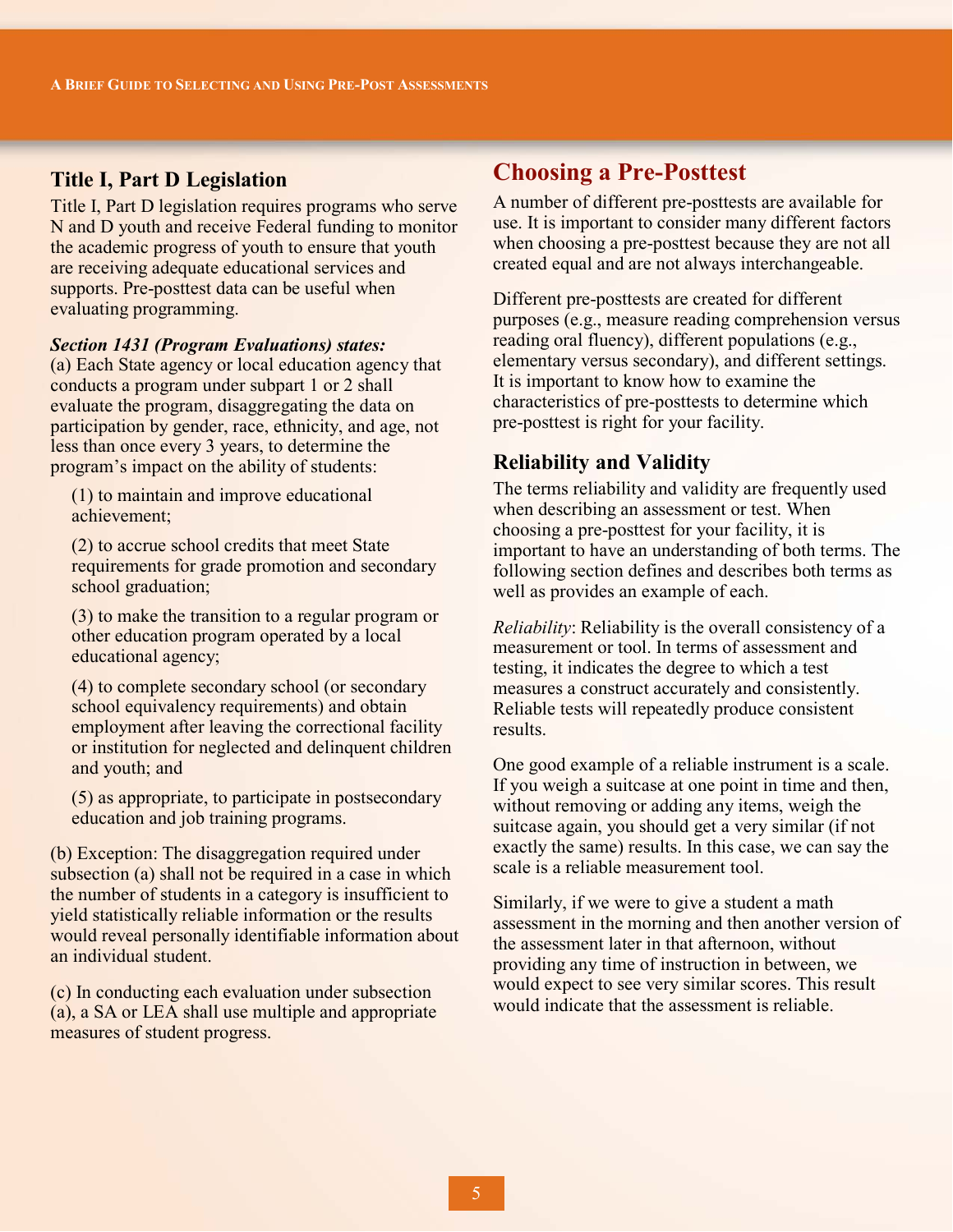*Validity*: Validity measures how well a test or tool fits the function for which it is used. In terms of assessment and testing, it measures the extent to which a test is measuring what it is supposed to measure. For example, if a math test included word problems that were above the reading level of the target audience, students may have difficulty understanding what the math problem was asking. Even if students had the mathematical abilities to solve the problem, they may not be able to show their understanding of the concept because they cannot read the math problem correctly. In this case, this assessment would *not* be valid because it is primarily assessing reading comprehension, not mathematical processes.

When choosing a pre-posttest, you want one that is both reliable and valid. One way to imagine what that looks like is through this visual of an archery target:

The first target helps us visualize what a reliable test looks like. The arrows are clustered together, showing consistent results. However, the arrows are not in the at the center of the target and, therefore, are not valid.

The second target would be considered valid but not reliable. Although the arrows seldom hit the center, if you "averaged" each of the arrows, you would hit the center (which is your goal). However, the arrows are spread out all over the target, meaning that the test is not reliable (you are hitting a different part of the target each time).

The third target shows us what it means to be neither reliable nor valid. It is not reliable because the arrows are spread out, hitting a different part of the target each time. It is also not valid. Even if you averaged the arrows, you would not be hitting the center of the target.

The fourth target is both reliable and valid. The arrows are clustered together, hitting the same part of the target over and over. It is also valid because the arrows are clustered around the center of the target.

Test publishers often report reliability and validity in different ways. The following table defines six ways publishers frequently report reliability and validity, explains how to interpret the scores, and what this means for your facility as you evaluate different preposttest options.



1. Reliable 2. Valid 3. Not Reliable or Valid 4. Reliable and Valid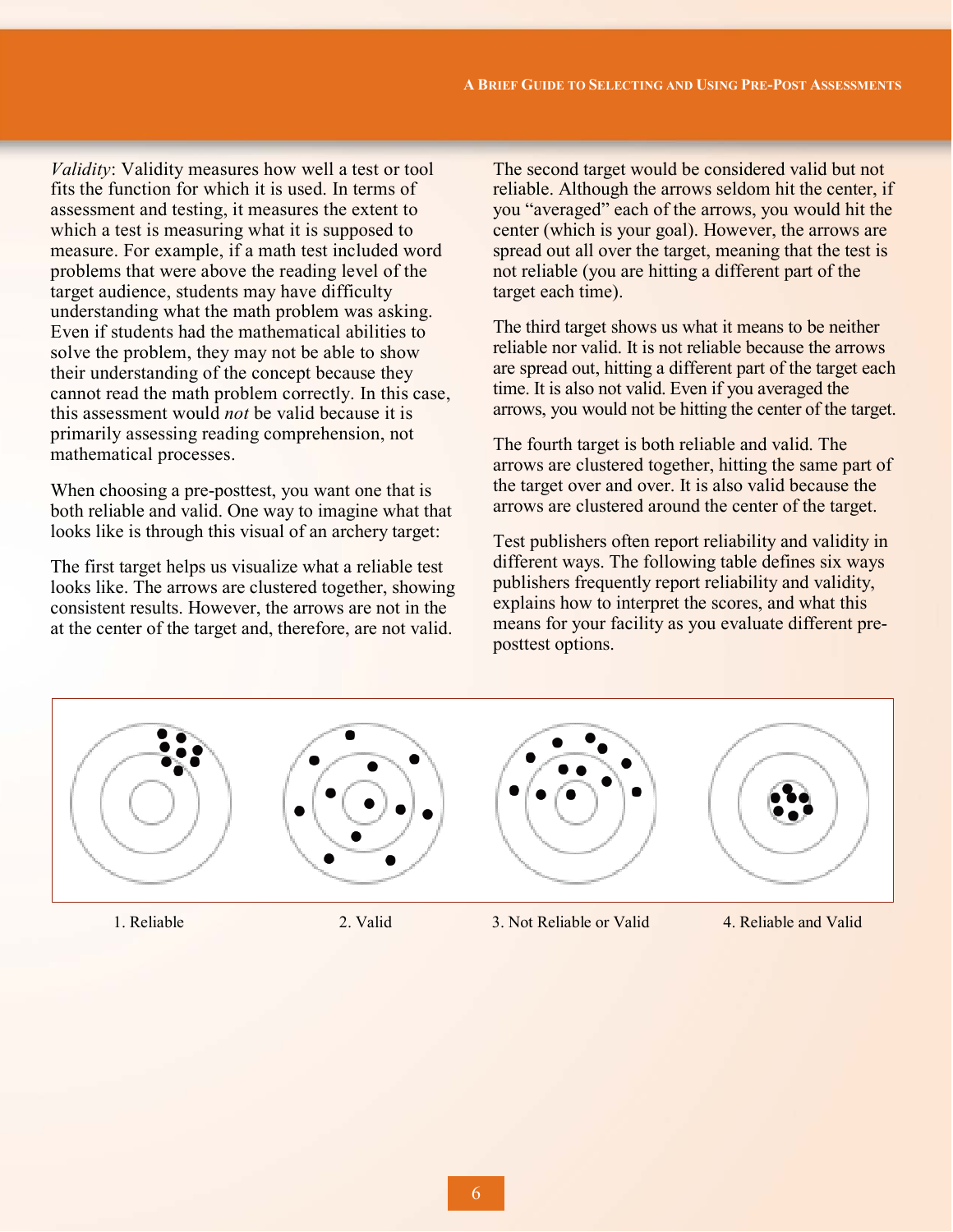| <b>Types of Reliability</b><br>and Validity | <b>Definition</b>                                                                                                                                                                                                                                                                           | What does this mean for my facility?                                                                                                                                                                                                                                                                                               |
|---------------------------------------------|---------------------------------------------------------------------------------------------------------------------------------------------------------------------------------------------------------------------------------------------------------------------------------------------|------------------------------------------------------------------------------------------------------------------------------------------------------------------------------------------------------------------------------------------------------------------------------------------------------------------------------------|
| <b>Test-Retest</b><br><b>Reliability</b>    | Test-retest reliability indicates<br>whether a test is reliable over<br>time.<br>To assess test-retest reliability,<br>students are given the same<br>tests at different times, and<br>then the scores are correlated.                                                                      | Look for a test with a high correlation between tests.<br>High correlation is an indicator that the test is<br>reliable.                                                                                                                                                                                                           |
| <b>Alternate Form</b><br><b>Reliability</b> | Alternate form reliability<br>shows whether two forms of a<br>test are equivalent or reliable.<br>To assess, students are given<br>both forms of the test close<br>together, and the scores are<br>correlated.                                                                              | Look for a test with a high correlation between tests.<br>High correlation indicates that the tests are reliable,<br>and any change/improvement seen in scores is due to<br>improved skills and ability, not to a difference in test<br>difficulty.                                                                                |
| <b>Content Validity</b>                     | Content validity shows the<br>extent to which a test includes<br>a representative sample of<br>items about a certain topic.<br>Tests should reflect both the<br>content/topic and cognitive<br>processes and abilities and<br>should be examined for<br>inclusion of all desired topics.    | Content validity is particularly relevant on academic<br>achievement testing.<br>It is often shown through a topic and process grid.<br>Different topics and processing skills are listed in a<br>table, and questions from the test are marked.                                                                                   |
| <b>External Validity</b>                    | External validity is the extent<br>to which the results of one test<br>from one group of students are<br>relevant to other groups of<br>students. Publishers will<br>develop testing norms and<br>establish validity and<br>reliability based on a sample of<br>students who took the test. | It is important to know information about the norm<br>group (e.g., setting, disabilities). If the norm group is<br>significantly different from your population, you may<br>not be able to compare scores.<br>Look for a diverse norm group or a norm group that<br>shares characteristics that are similar to your<br>population. |
| <b>Construct Validity</b>                   | Construct validity shows how<br>well a test measures the<br>content and skills (the<br>"construct"). Examples of<br>constructs include aggression,<br>intelligence, and reading<br>comprehension.<br>This can be difficult to<br>establish because constructs<br>are not easily defined.    | Look for a test with a high correlation with an already<br>established test.                                                                                                                                                                                                                                                       |

# **Table 1. How Publishers Report Reliability and Validity**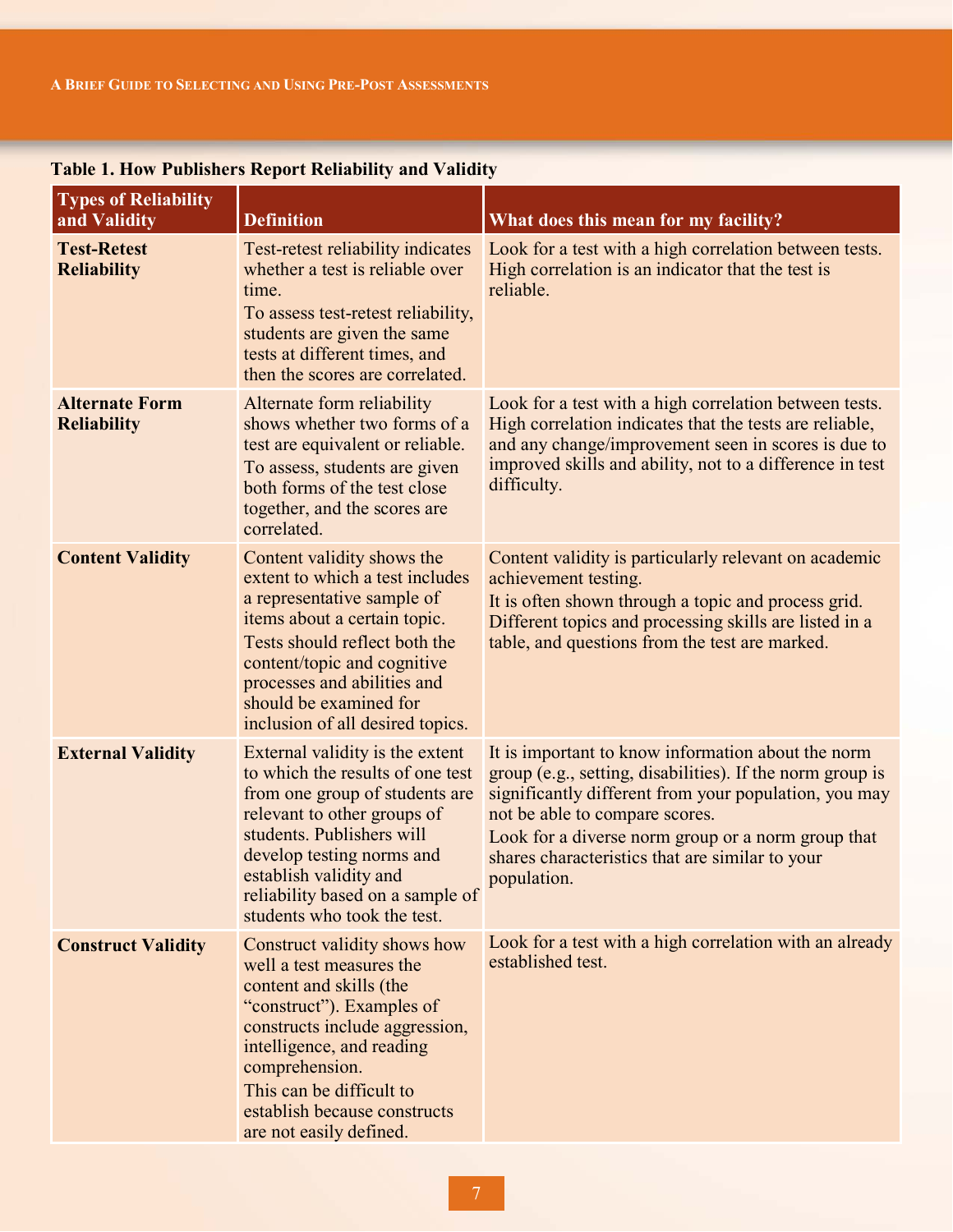| <b>Types of Reliability</b><br>and Validity | <b>Definition</b>                                                                                                                                                                                                                                                                                                                                                                                                                                                                                               | What does this mean for my facility?                                                                                                                                                                                                                                                                                                                   |  |  |
|---------------------------------------------|-----------------------------------------------------------------------------------------------------------------------------------------------------------------------------------------------------------------------------------------------------------------------------------------------------------------------------------------------------------------------------------------------------------------------------------------------------------------------------------------------------------------|--------------------------------------------------------------------------------------------------------------------------------------------------------------------------------------------------------------------------------------------------------------------------------------------------------------------------------------------------------|--|--|
|                                             | Convergent validity is one<br>$\bullet$<br>type of construct validity.<br>It shows the extent to<br>which scores on a test are<br>related to scores of a<br>similarly existing test that<br>measures the same or<br>similar constructs.<br>For example, a reading<br>$\bullet$<br>pre-posttest may report<br>convergent validity when<br>compared with an<br>established test (e.g.,<br><b>Woodcock Johnson IV</b><br>reading subtest).                                                                         |                                                                                                                                                                                                                                                                                                                                                        |  |  |
| <b>Criterion Validity</b>                   | Criterion validity shows how<br>well a test reflects a set of<br>current abilities or future<br>abilities. It is how well the test<br>relates to an outcome.<br>There are two types of<br>criterion validity: predictive<br>and concurrent.<br>Predictive validity: Does<br>$\bullet$<br>the test accurately predict<br>what it is designed to<br>predict (future status)?<br>Concurrent validity: Do<br>$\bullet$<br>the tests scores on one<br>measure relate to a<br>criterion measured at the<br>same time? | Criterion validity is particularly relevant on academic<br>achievement testing. Look for a test with a reported<br>high correlation.<br>Some common examples of predictive validity<br>include:<br>Performance tests for a job predict how well an<br>applicant will perform on a job<br>GRE predicts how well a student will do in<br>graduate school |  |  |

# **Additional Pre-Posttest Characteristics to Consider**

Once you have established that a test is reliable and valid, there are additional pre-posttest characteristics to consider:

#### *Does the pre-posttest allow for multiple administrations?*

Pre-posttests should be designed to be administered more than once a year. If a test is designed to be

administered annually, it is not appropriate to be used for a pre-posttest. These types of tests are generally not sensitive enough to pick up smaller changes in youth skills and ability.

#### *Does the pre-posttest include multiple forms?*

Because pre-posttests should be given more than once per year, they should include multiple forms of the tests to give to the same youth. It is important that the same version of a test is not given for both pre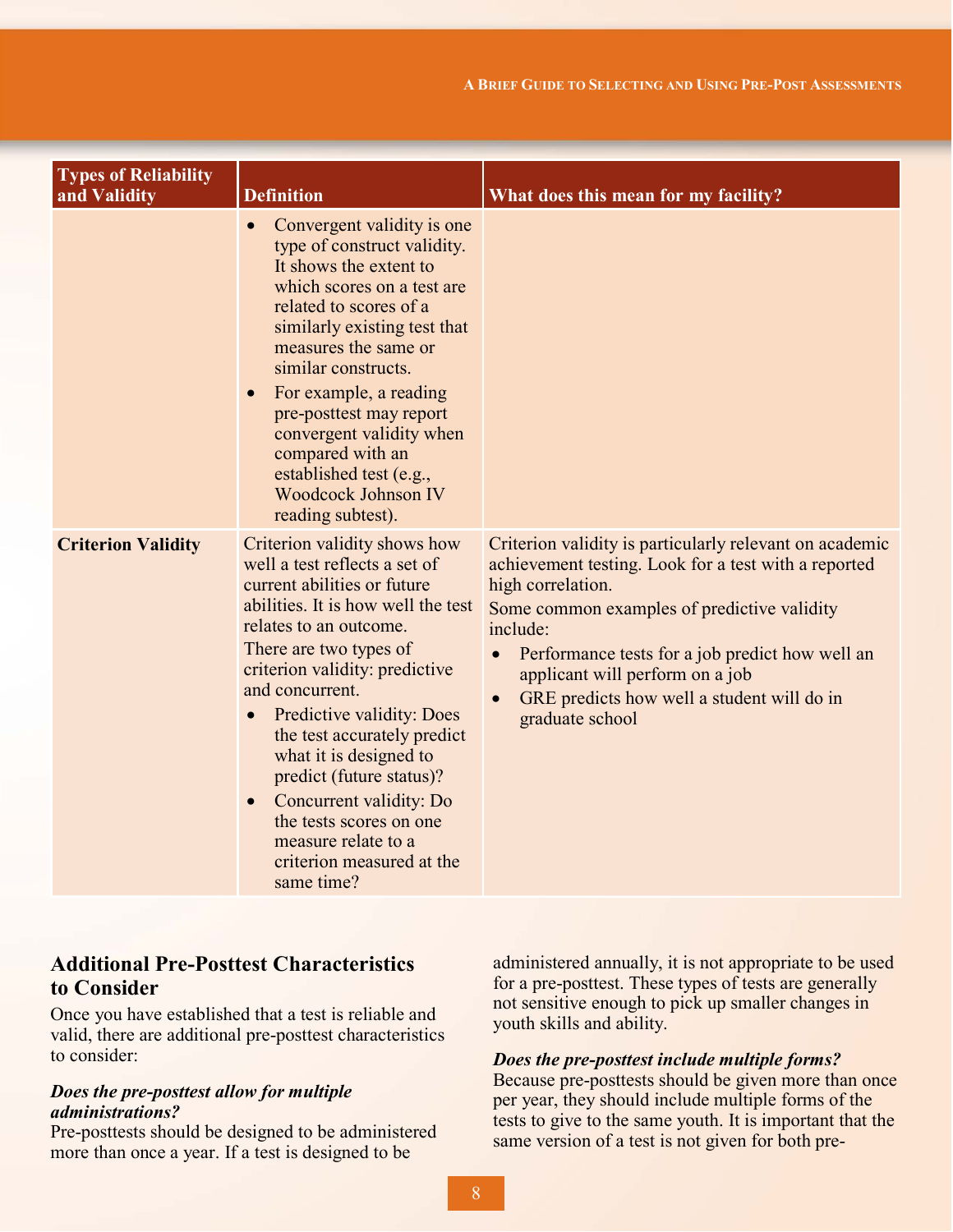posttests because any improvement may be the result of advance knowledge and/or recognition of the test questions rather than a change in ability. For example, if a youth is given the same reading passage and reading comprehension questions for both the pretest and posttest, the youth may remember parts of the passage or questions.

Many pre-posttests only have two forms (e.g., Form A and Form B), but some tests have more. For example, computer-adaptive testing (CAT) often allows the same youth to take a test more than two times. This may be an attractive option for facilities looking to administer pre-posttests on a set schedule (e.g., every 60 days) and in which youth will be assessed more than twice during their stay.

## *What is the test design?*

Pre-posttests are designed for specific demographics (e.g., age, grade). This is important to note because it is important to choose a pre-posttest that accurately assesses the skill level of youth. For example, if your population has severe academic deficits, you want to make sure that the pre-posttest you select will still identify their current level of academic functioning.

It is also important to note whether the pre-posttest has been normed with N and D youth, alternative populations, and/or students with disabilities. Although it may be difficult to find a test that meets these criteria, it should be a consideration.

#### *What is the test content?*

The content assessed by the pre-posttest should align with the content your facility is looking to monitor (e.g., reading comprehension, writing skills, computations skills). Math and reading are some of the most frequently assessed academic skills and are often a part of Federal reporting requirements, so there are many different pre-posttests that assess these skills. However, different subskills can be measured in reading and math (e.g., reading comprehension versus reading fluency). Some pre-posttests may assess multiple content areas and skills, and some may have individual tests for different content areas. Make sure that the pre-posttest you have selected aligns with what you want to measure.

Other recommendations when considering test content include the following:

- Do not use IQ tests for pre-posttests.
- Do not use written or language assessments to measure reading comprehension.
- Be careful about the amount of reading that is required in math testing. If youth in your facility struggle with reading, choosing a math test with a lot of word problems may result in lower scores that do not accurately reflect ability.

#### *What are the different test types?*

The format in which a test is delivered is another important consideration. Format includes how youth are presented with the question *and* how they are required to respond. The individual characteristics of both your youth and staff population should be considered when identifying the best test format. If an incompatible format is chosen, it can severely impact youth scores, providing inaccurate information. For example, youth who cannot read fluently or write will struggle to complete a written test.

There are four common test formats to consider:

- 1. *Oral Administration:* This refers to both how the test is given and how the youth responds. Typically, a staff member would administer the test by reading the questions aloud. Then, depending on individual needs, youth would either answer the question orally or write it down. This is an ideal format for youth who struggle to read and write. However, it does require one-on-one administration, and staff should be trained on testing procedures prior to administering the test.
- 2. *Group/Individual:* This refers to the setting during the administration of the test. Testing can be completed in a group, either small (e.g., two to five youth) or large (e.g., the entire class). Group testing does not require as many staff members for administration, and multiple youth can be given the assessment at the same time. Individual testing is conducted in a one-on-one setting. Individual testing may be beneficial with youth who experience test anxiety or have identified disabilities. It does require more time from staff because only one youth can be tested at a time.

It is important to note that some pre-posttesting is specifically designed to be administered in a group or individual setting. If a pre-posttest is designed to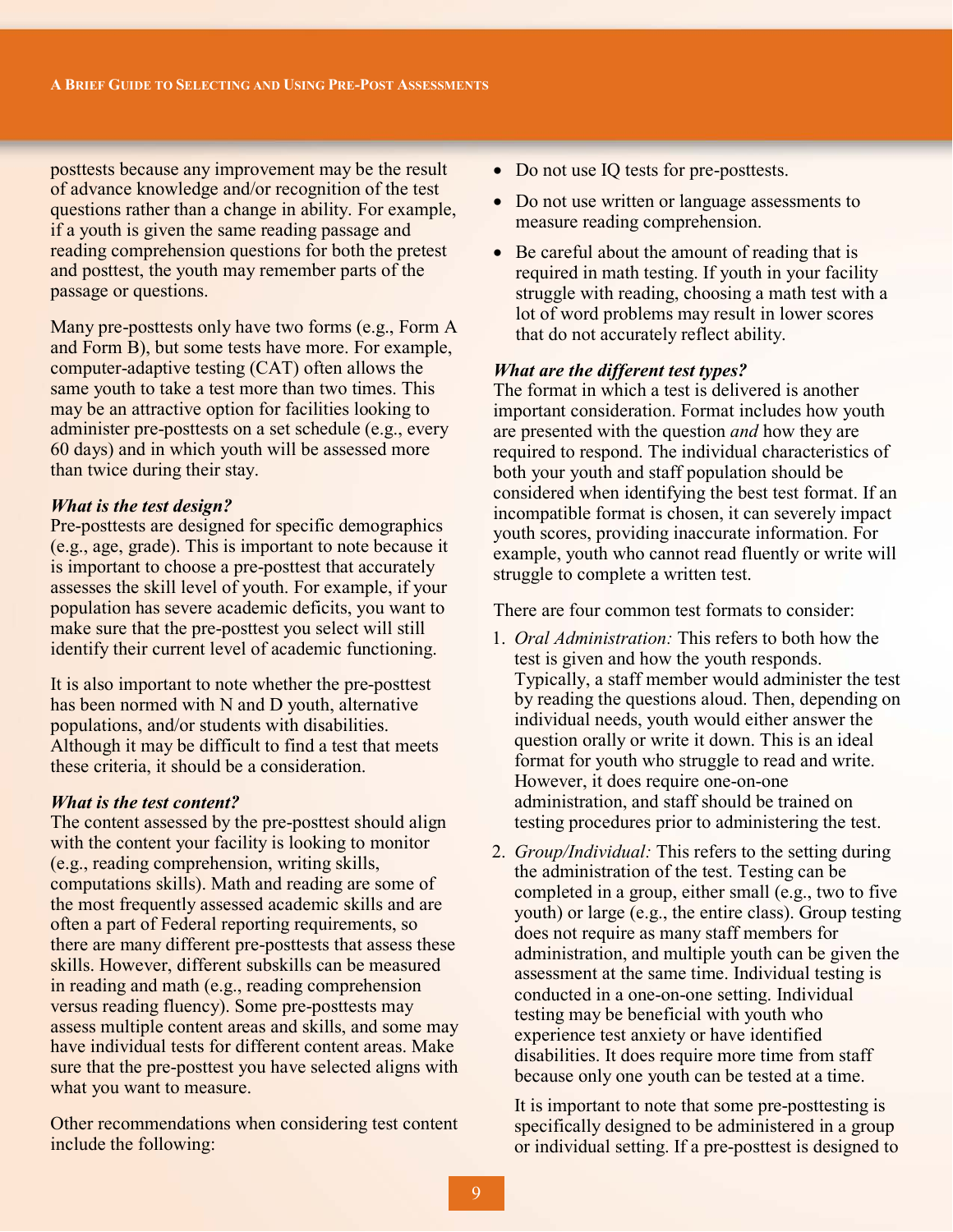be given in an individual setting, that is how it should be administered. Some pre-posttests are designed for group administration, although, for these types of pre-posttests, you could administer the test individually if needed.

How your facility chooses to set up pre-posttesting may also influence whether you choose to administer tests in a group or individual setting. For example, if your facility decides to give preposttests at entry and exit, individual testing may be more appropriate. However, if your facility wants to conduct testing at set intervals, it may be more prudent to identify a pre-posttest that can be given in a group setting.

3. *Paper-Pencil Versus Computer*: This refers to how youth respond to the test. Some tests are designed to be administered using paper and pencil, while others are presented on a computer and the youth respond using the computer.

Computer testing can be advantageous for the following reasons: (a) multiple youth can take the assessment simultaneously, (b) it provides immediate scoring of the assessment, and (c) more and more youth (and staff) are comfortable with using technology. There are also considerations to keep in mind if your facility is interested in adapting computer testing: (a) make sure your facility has the appropriate software and operating systems that your identified pre-posttest requires to run, (b) ensure that your facility will be able to maintain the technology so that you can continue to administer the pre-posttests, and (c) be aware that some youth or staff may be unfamiliar or uncomfortable using the technology and may require additional training prior to administration of the pre-posttests.

4. *Computer-Adaptive Testing, or CAT*: CAT is a type of computer testing where the computer program adapts to the youth's present level of performance. As a youth gets answers correct, the questions become increasingly difficult. If a question is answered incorrectly, an easier question is presented next. CAT can help youth functioning below grade level to not become frustrated with overly difficult questions, while also ensuring that youth functioning at or above grade level are not bored with easy questions. CAT also typically

results in fewer overall questions, while still accurately assessing current academic functioning. If you choose to use a CAT for your pre-posttest, be sure that the test has a large bank of questions so that youth are not getting the same questions over and over.

#### *How are pre-posttests scored?*

Pre-posttests are typically either norm or criterion referenced. This refers to how pre-posttest scores are evaluated. Many pre-posttests allow for evaluation using both methods, but it should be a factor considered by facilities when choosing a pre-posttest.

Norm-referenced pre-posttests compare the performance of an individual with the performance of a larger group. We call this group a "norm group." For example, if a 15-year-old girl is taking a reading comprehension assessment, her score would be compared to the scores of other 15-year-old girls who took the same assessment. It is important to note that the validity of this comparison depends on the norm group. If the normed group does not include students with disabilities or N and D youth, it may threaten the validity of the test when used in alternative settings.

In norm-referenced tests, the test score itself has no meaning until it is compared to the norm group. Two types of scores can then be generated.

- 1. *Grade Equivalent Scores*: To create grade equivalent scores, the raw scores from a large sample of students are collected and scaled, showing the average scores of students at set grade levels. These scores allow facilities to compare the scores of youth with what is expected of students at each grade.
- 2. *Percentile Scores*: A percentile score indicates how well a student did compared with a larger group. For example, if a student has a percentile score of 80, it means they did better than 80 percent of students who took the test and only 20 percent of students did better. Sometimes percentiles are created based on a norm group and other times are created using other students who took the test in a given time period (e.g., all the students who took the annual State reading assessment). Therefore, a youth's percentile scores can change based on how the percentiles are created.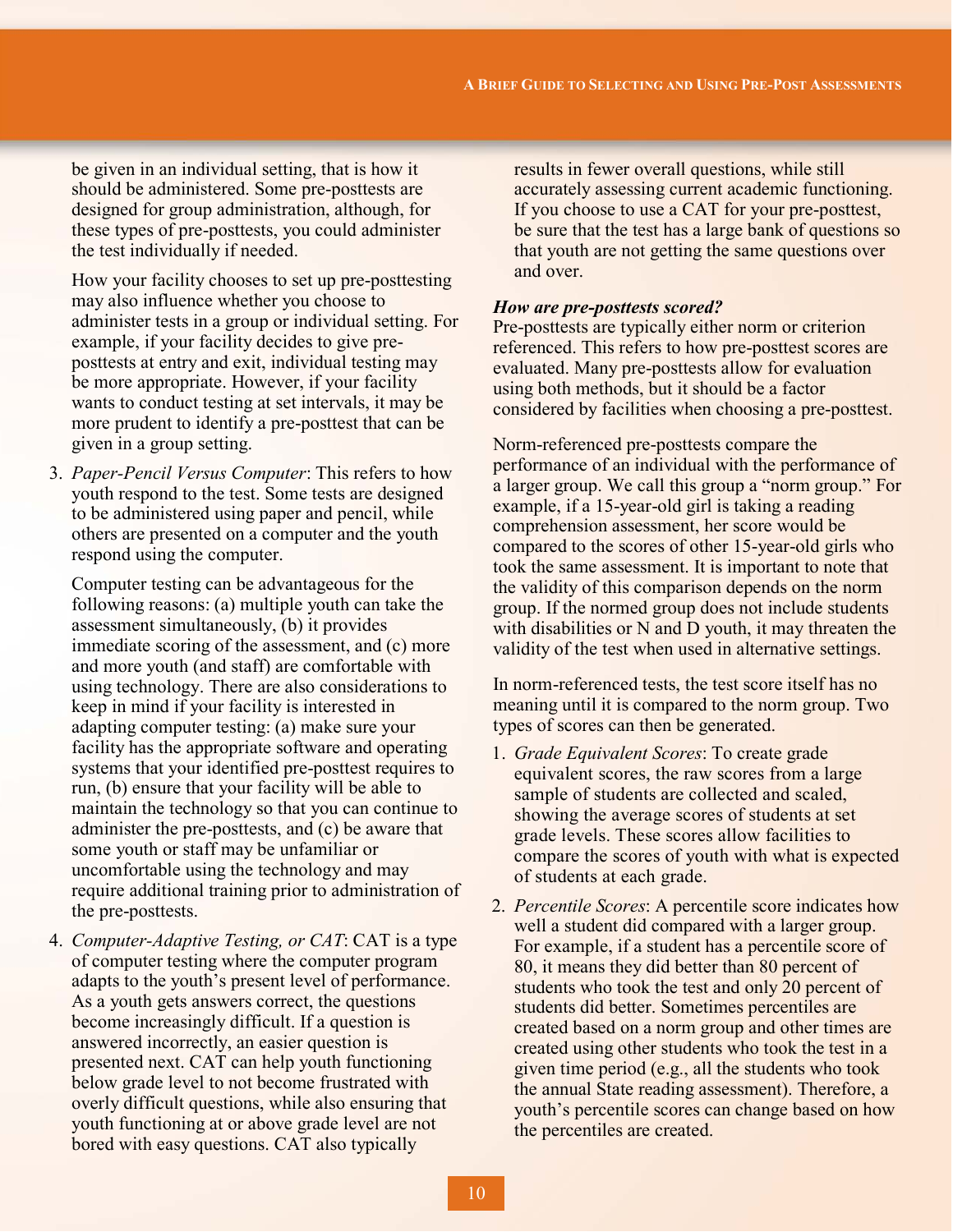Criterion-referenced tests compare youth achievement to a preset criterion. Often, criteria are expressed in proficiency or achievement levels (e.g., basic, proficient, advanced) and are set by test makers to evaluate knowledge of a specific content area or skill acquisition. These levels indicate what a youth is expected to know at certain grade levels or points in time. Criterion-referenced tests may provide more information than norm-referenced tests when tracking progress of N and D youth.

# **Considerations When Implementing Pre-Posttests**

## *Integrating Pre-Posttests Into the Facilitywide Positive Behavioral Interventions and Supports Framework*

As an increasing number of facilities adopt the facilitywide positive behavioral interventions and supports (FW-PBIS) framework, facilities may wonder how pre-posttesting fits into this framework. FW-PBIS is an evidence-based, data-driven tiered framework in which universal supports are delivered at Tier 1, additional supports and interventions are provided to some at Tier 2, and Tier 3 provides intensive supports to a few. Pre-posttesting can be integrated into this framework, with some facilities using pretest scores as one indicator when determining what tier of services youth need.

Academic testing information can be added to the youth profile, which may be useful when addressing other areas of youth development. Facilities frequently assess social-emotional and behavioral functioning at intake and throughout a youth's stay. Using pre-posttesting to add information about academic functioning to a youth's profile can be helpful to staff. For example, the behavior of a youth in math class may escalate more quickly if a youth has math deficits and is asked to perform academic tasks above current functioning levels. This full profile, which includes academic information, can then allow for a better, universal understanding of the youth in the facility.

#### *Implementation Procedure*

Pre-posttests should be implemented using similar procedures for consistency. To accomplish this, facilities should establish guidelines and procedures

for when and how tests are administered to youth. Staff members responsible for conducting the testing should be trained on these implementation procedures, and fidelity of implementation should be collected (e.g., through a checklist).

Within the implementation procedures, it can be helpful to provide youth a reason for testing. Explaining that these assessments are designed to help teachers in the facility understand what a youth already knows can help establish buy-in. When youth take the posttest, staff should remind youth that their scores will be compared with the pretest to assess progress. When appropriate, sharing the results of the pre-posttests can be reinforcing for youth.

Facilities may also want to put off pre-testing incoming youth until youth have been at the facility for a few days or longer. Youth may need time to adjust to new environments and some may be angry about their situation and not in the right mind-set to take an assessment. In addition, it is important not to use assessments as a punishment for bad behaviors.

#### *Accommodations*

Accommodations are changes in the test format or the method in which it is administered. It does not change the content of the test or the cognitive processing expected by youth but, rather, alters either the environment of the test or the test format (e.g., orally answering questions). Common testing accommodations include:

- Testing individually or in a small group
- Reading written direction aloud
- Reading test questions aloud (including choices if applicable)
- Frequent breaks (may need breaks within one test or between different tests)
- Extended time
- Manipulatives (e.g., scratch paper, hundreds chart, calculator)
- Scribe (for written answers)

Facilities should have a system for checking for and implementing accommodations. Youth entering with an identified disability and an individualized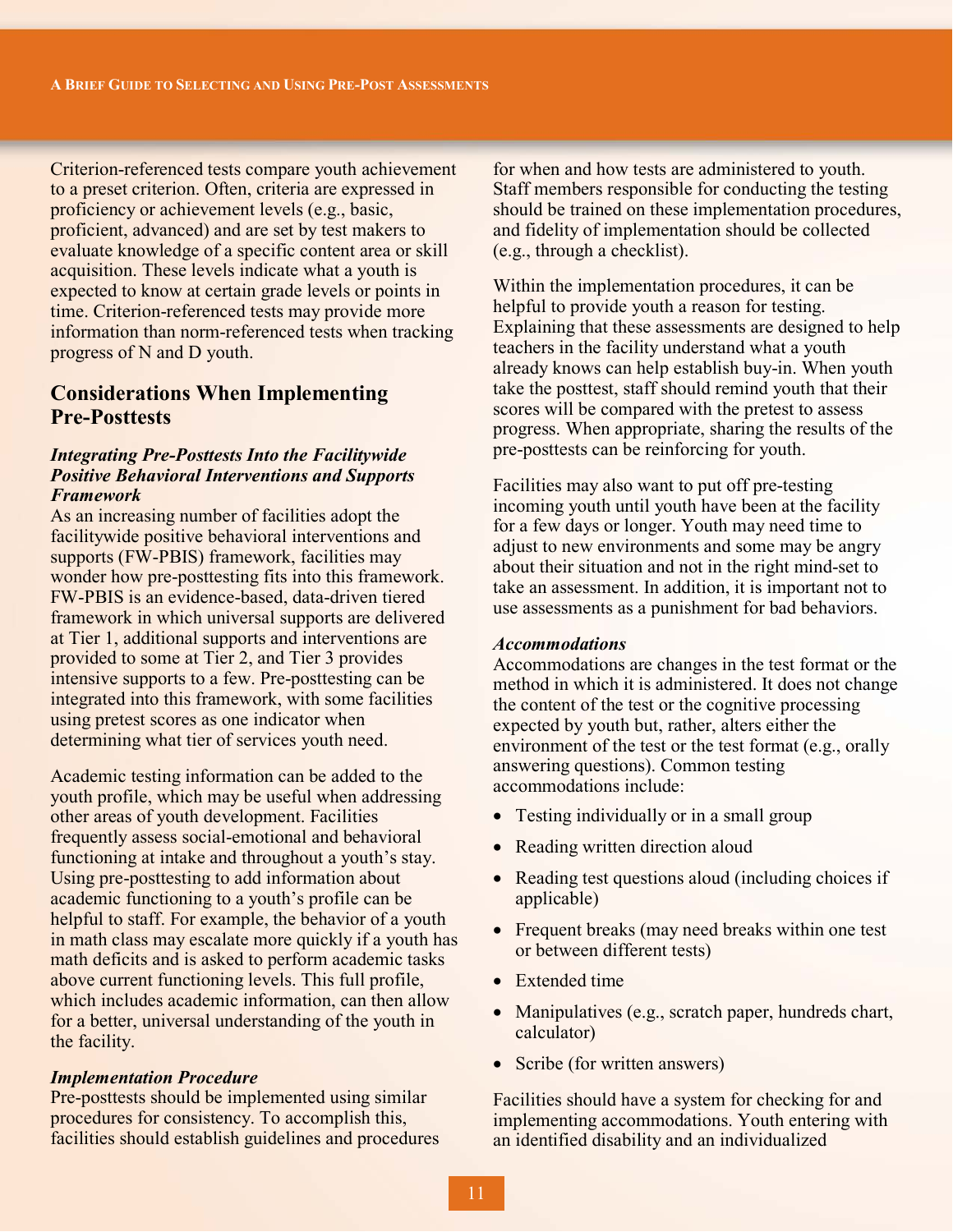education program (IEP) may have testing accommodations listed in the document. By law, youth should be provided with these accommodations when testing. Remember, the purpose of the test is to allow youth to demonstrate their knowledge of the tested construct(s). For some youth, accommodations are necessary to demonstrate current academic functioning. Not providing these accommodations can invalidate pre-posttest scores.

#### *Considerations When Interpreting Pre-Posttests*

Finally, once a pre-posttest is selected, a number of other factors may impact test results and should be taken into consideration when evaluating youth scores:

- 1. *Anxiety*: Youth who are diagnosed with an anxiety disorder or who present with symptoms of anxiety may struggle when completing pre-posttests. For some youth, their anxiety may interfere with their ability to demonstrate what they know and lower their test scores. Providing an alternate quiet setting, extended time, and frequent breaks are some accommodations that facilities may want to consider offering.
- 2. *Fatigue*: Youth who are tired or hungry are unlikely to perform at their best, and it could have a negative impact on scores. This factor can be addressed by altering the circumstances in which the test is given. Breaking the tests into smaller sections or providing breaks can help alleviate fatigue. In addition, if possible, facilities should avoid testing right before lunch or dinner.
- 3. *Motivation*: If youth are not motivated to do well on a pre-posttest, scores are likely to be lower than a youth's actual current academic level. Encouraging youth to do their best and providing them with a reason for the testing are both ways to increase youth motivation. It is important to understand that if youth are not motivated to do their best, scores will be impacted. For example, if a youth enters a facility and is not motivated to do their best on the pretest, the score is likely to be lower than what the youth is capable of. Then if that same youth takes the posttest prior to exiting and is motivated to do their best, their score is likely to be a more accurate representation. However, the difference between the pre-posttest may look like the youth made more progress than

in reality because of the change in motivation. That is why considering youth motivation and effort is important when interpreting scores.

4. *Cultural Considerations*: Some test questions on pre-posttests may be culturally biased. For example, if a reading comprehension test is referencing a subway, youth from a rural Midwest town may lack the background knowledge to understand nuances about the subway system. However, a youth from an urban city may have a better understanding of this concept. Other questions may be biased based on culture, ethnicity, or income.

# **Pre-Posttest Examples**

It is important to realize that you might not be able to find a test that fits all of your desired criteria. Few tests are specifically designed for N and D youth. However, by identifying what you want measured using your pre-posttest and taking into account the unique characteristics of the students in your facility, you can find the best suited test for pre- and posttesting youth in your facility. It is also important to reevaluate your current pre-posttests every three or four years in order to determine whether a new or different pre-posttest is more applicable to your facility.

The following are examples of pre-post assessments used by some Title I, Part D programs across the country. Remember, prior to choosing an assessment, your facility should carefully examine the pros and cons of each assessment and choose one that best fits the youth served and their needs. The inclusion of a pre-post assessment here should not be considered an endorsement by NDTAC or the U.S. Department of Education.

#### *Test of Adult Basic Education (TABE)*

The Test of Adult Basic Education (TABE) is designed to assess skills that adults need to succeed in the workplace. TABE can be used to track student progress using a pre-post format, identify student strengths and weaknesses, and guide the decisionmaking process regarding employment.

TABE is aligned with the College and Career Readiness Standards. Two forms are available,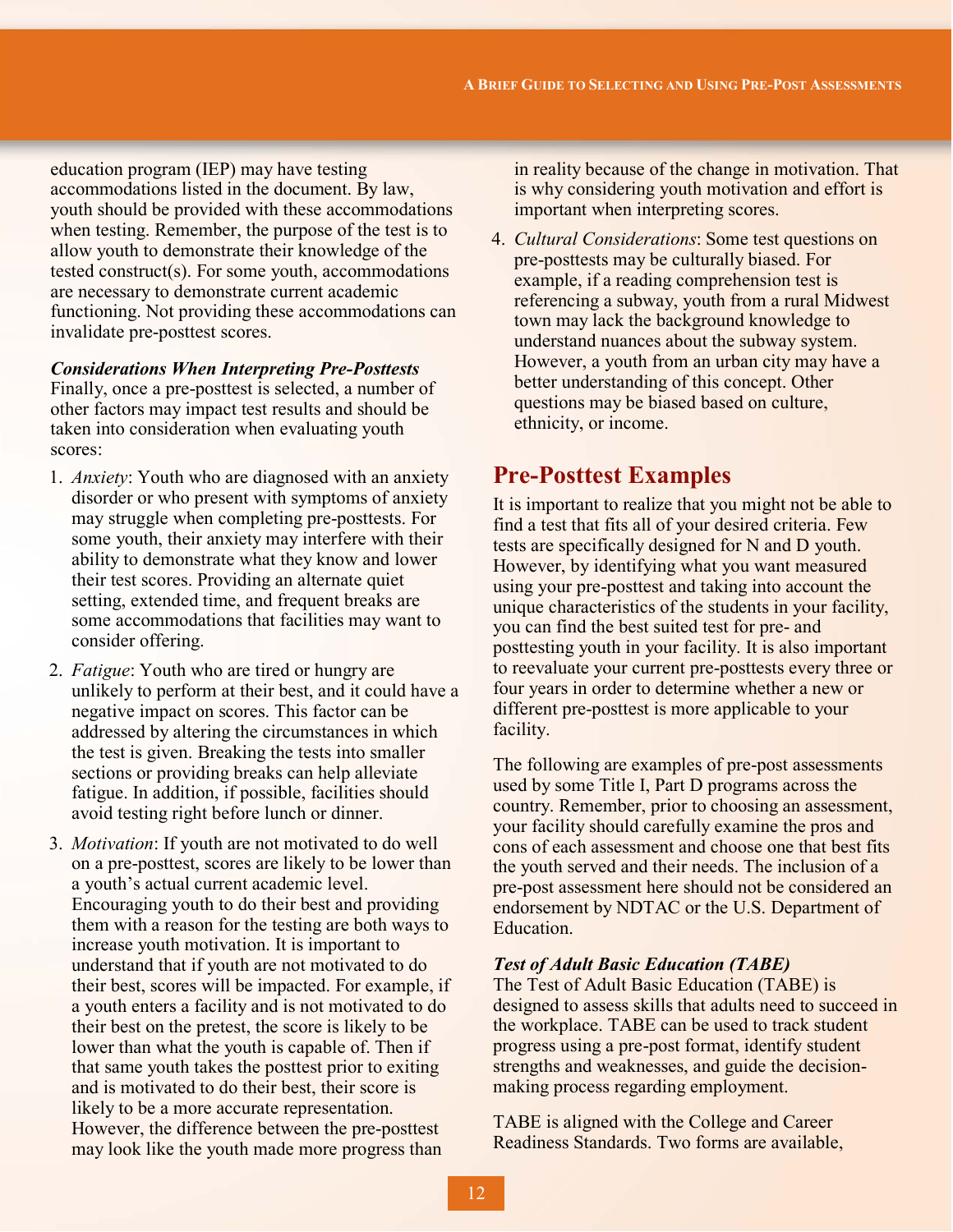making it feasible to use as a pre-post assessment. Subtests assess reading, math, and language skills. TABE is administered via paper and pencil or in an online format.

#### *Renaissance STAR Assessments*

Renaissance STAR Assessments are designed to assess K–12 student progress in four areas: early literacy, reading, reading in Spanish, and math. One or more of these assessments can be utilized to assess a student's current level and to monitor progress.

STAR Assessments are computer-adaptive tests (CATs), meaning that the test continually adjusts the level of questions based on a student's previous response. STAR Assessments can be given in a short amount of time, taking anywhere from 10 to 20 minutes to complete depending on the subject. Student scores can be assessed using criterion- and/or normreferenced scores. Also, because STAR Assessments are CAT, they can be given more than two times to the same student, making it ideal for facilities that want to assess progress over multiple points in time.

## *Wide Range Achievement Test (WRAT)*

The Wide Range Achievement Test (WRAT) assesses reading, spelling, and math skills of people ages 5–85. Reading, spelling, and math are assessed within three different subtests, allowing facilities to choose the subtests that are needed. Two different forms of each subtest can then be used to assess current academic functioning and assess progress over a period of time.

WRAT typically takes 30–45 minutes to complete and can be administered via paper and pencil or digitally. Norm-referenced scoring is used to evaluate student tests.

#### *Comprehensive Adult Student Assessment System (CASAS)*

The Comprehensive Adult Student Assessment System (CASAS) uses one system to assess a variety of learners, including students, English language learners, high school diploma candidates, and vocational students. Subtests include reading, listening, math, writing, and speaking.

Multiple testing formats are available, including paper and pencil, computer-delivered, and online testing. Following the administration of the pretest, CASAS

provides instructional resources for teachers based on student scores. It is recommended that posttests be given after a minimum of 40 instructional hours to best assess student progress.

## *Northwest Evaluation Association (NWEA): Measure of Academic Progress (MAP)*

The Northwest Evaluation Association (NWEA) is a nonprofit research-based organization dedicated to providing effective assessments that allow teachers to measure growth and proficiency. They have developed the MAP (Measure of Academic Progress) Suite assessment system, which allows teachers to screen students, measure growth, project proficiency, and assess mastery. In addition, it supports teachers as they plan and differentiate instruction in the classroom.

MAP assessments are computer-adaptive tests (CATs) that adjust the level of difficulty based on student responses. These assessments (which include math, reading, language usage, and science) are able to assess students who are below, on, or above grade level. In addition, because MAP assessments are CATs, they can be given up to four times per year. Each subtest takes approximately 45 minutes.

MAP scoring uses the RIT scale. This score is not meant to be compared with other students' scores. Instead, scores are used to track progress over a period of time by measuring a student's score against their scores on previous tests. Score ranges based on grades are provided to identify whether a student is functioning below, at, or above grade level.

## *Woodcock-Johnson IV Test of Achievement*

The Woodcock-Johnson IV (WJ-IV) Test of Achievements allow for the screening and progress monitoring of reading, writing, and mathematics skills across all age levels (K–12). The WJ-IV allows for the administration of specific subtests, the standard battery (11 subtests), or the extended battery (20 subtests) depending on the scope of the assessment. This flexibility allows for individualization based on facility testing goals and/or youth needs.

There are three forms of the WJ-IV achievement tests, which allows for progress monitoring over time. The WJ-IV also offers web-based scoring and reporting for easy analysis of student scores. Norm-referenced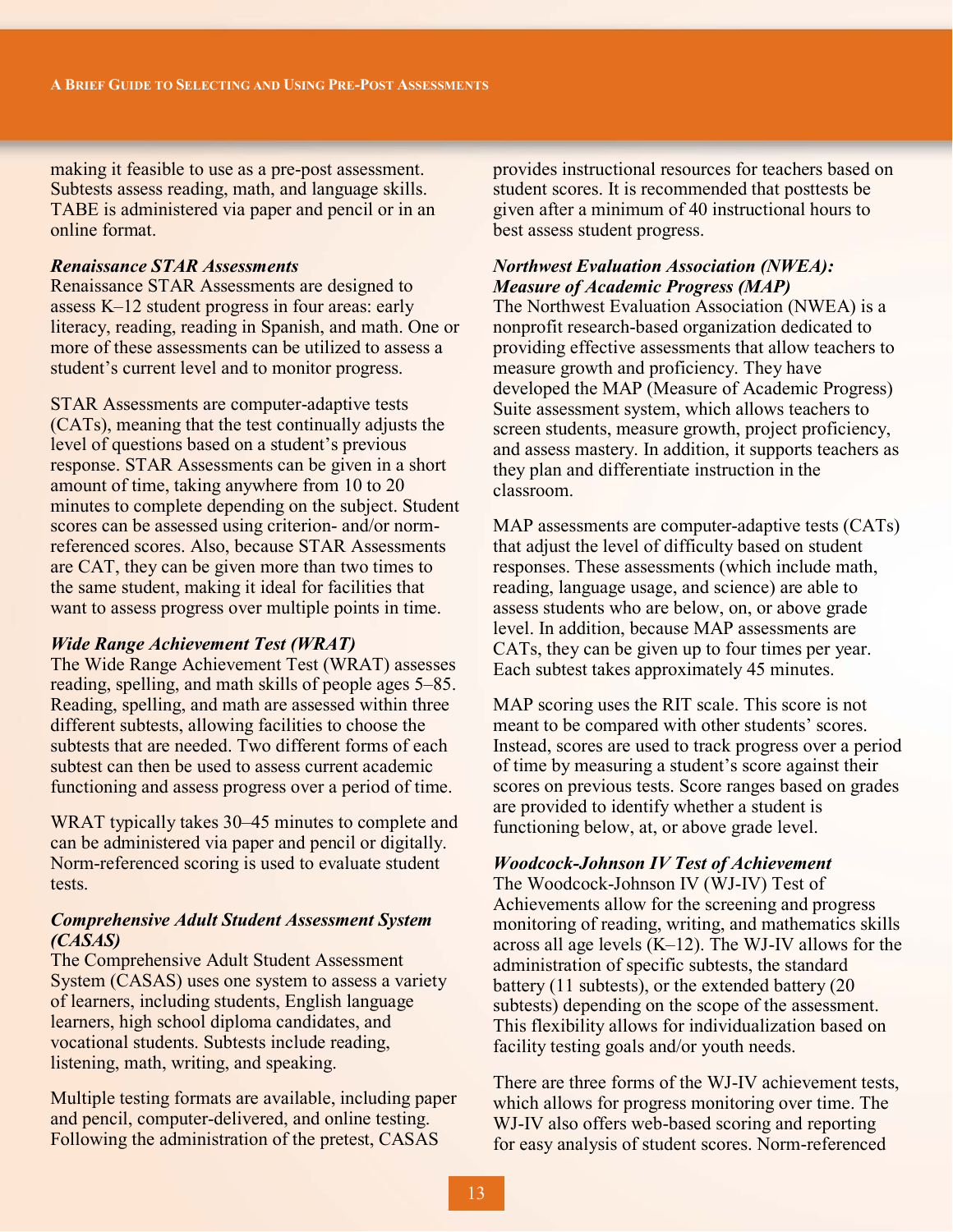scoring is used to evaluate student tests, with norms based on age and grade included.

#### *HMH Math and Reading Inventory*

The HMH Math Inventory (formally, the Scholastic Math Inventory) assesses math skills in students from kindergarten through Algebra II and is designed to prepare students to be career and college ready. It is an adaptive, group-administered test that takes approximately 40 minutes and can be given three to five times per year. The test also includes read-aloud audio in English and Spanish, positive student messaging integrated within the test, and the ability to skip questions. Performance-level reporting allows

teachers to identify readiness levels of individual students as well as track student progress.

The HMH Reading Inventory (formally, the Scholastic Reading Inventory) assesses reading skills in students from kindergarten through college readiness. Like the math inventory, it is an adaptive, group-administered test that can be given three to five times per year. The Reading Inventory takes approximately 30 minutes and includes a mix of both literary and informational texts. The Reading Inventory uses the Lexile Framework to measure reading ability.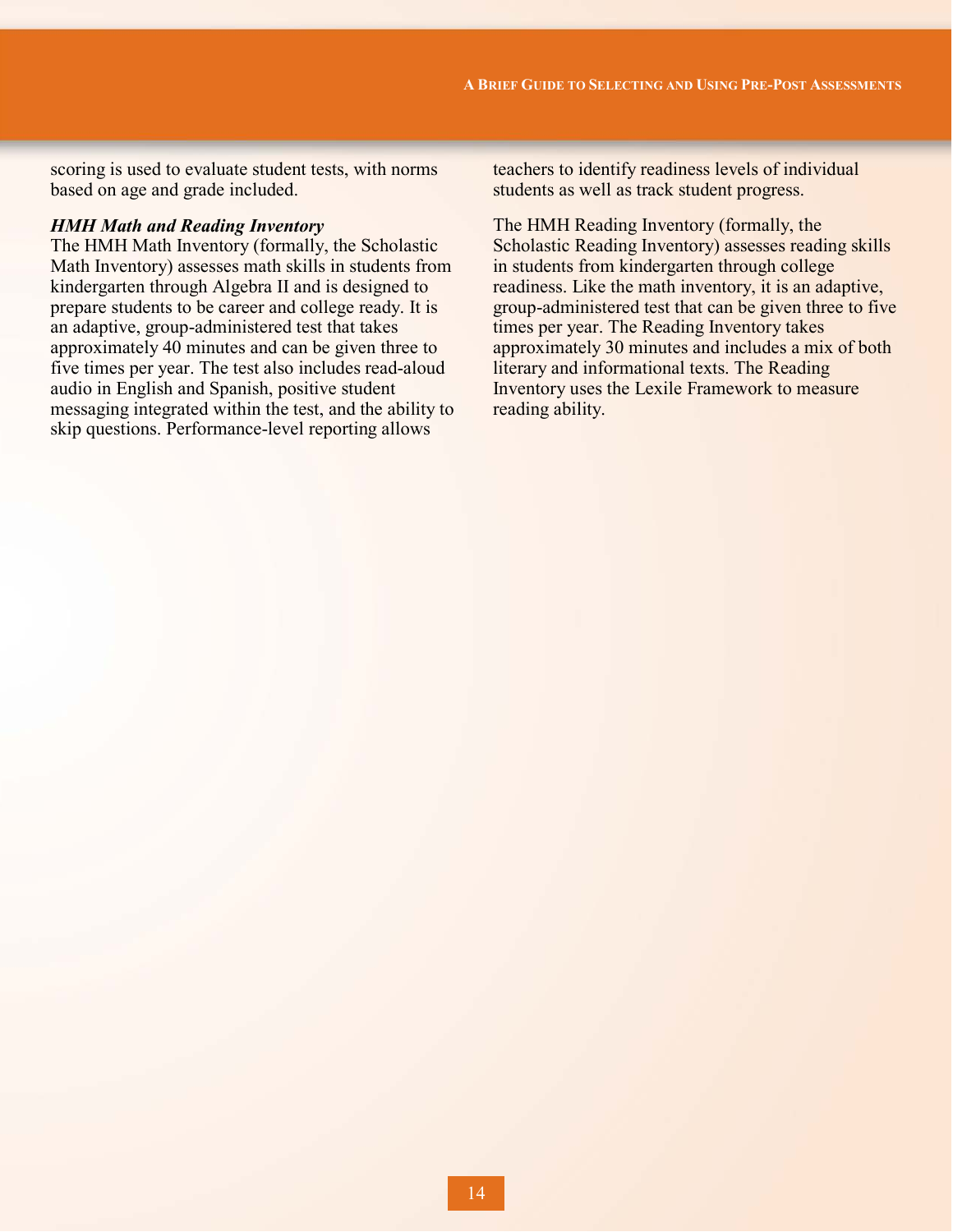**A BRIEF GUIDE TO SELECTING AND USING PRE-POST ASSESSMENTS**

# **Pre-Posttest Checklist**

# **Choosing a Pre-Posttest:**

|  |  | $\Box$ Identify what topic you want to pre-posttest: |  |  |
|--|--|------------------------------------------------------|--|--|
|  |  |                                                      |  |  |

 $\square$  Does the pre-posttest report reliability? What types of reliability have been reported?

 $\Box$  Does the pre-posttest allow for multiple administrations?  $\Box$ 

 $\Box$  , and an extended on the set of the set of the set of the set of the set of the set of the set of the set

 $\_$  ,  $\_$  ,  $\_$  ,  $\_$  ,  $\_$  ,  $\_$  ,  $\_$  ,  $\_$  ,  $\_$  ,  $\_$  ,  $\_$  ,  $\_$  ,  $\_$  ,  $\_$  ,  $\_$  ,  $\_$  ,  $\_$  ,  $\_$  ,  $\_$ 

 $\_$  . The set of the set of the set of the set of the set of the set of the set of the set of the set of the set of the set of the set of the set of the set of the set of the set of the set of the set of the set of the se

 $\Box_\bullet$  , and the set of the set of the set of the set of the set of the set of the set of the set of the set of the set of the set of the set of the set of the set of the set of the set of the set of the set of the set of

 $\Box$  , and the set of the set of the set of the set of the set of the set of the set of the set of the set of the set of the set of the set of the set of the set of the set of the set of the set of the set of the set of t

 $\_$  , and an excess of the set of the set of the set of the set of the set of the set of the set of the set of the set of the set of the set of the set of the set of the set of the set of the set of the set of the set of

 $\mathcal{L}_\mathcal{L} = \{ \mathcal{L}_\mathcal{L} = \{ \mathcal{L}_\mathcal{L}, \mathcal{L}_\mathcal{L}, \mathcal{L}_\mathcal{L}, \mathcal{L}_\mathcal{L}, \mathcal{L}_\mathcal{L}, \mathcal{L}_\mathcal{L}, \mathcal{L}_\mathcal{L}, \mathcal{L}_\mathcal{L}, \mathcal{L}_\mathcal{L}, \mathcal{L}_\mathcal{L}, \mathcal{L}_\mathcal{L}, \mathcal{L}_\mathcal{L}, \mathcal{L}_\mathcal{L}, \mathcal{L}_\mathcal{L}, \mathcal{L}_\mathcal{L}, \mathcal{L}_\mathcal{$ 

\_\_\_\_\_\_\_\_\_\_\_\_\_\_\_\_\_\_\_\_\_\_\_\_\_\_\_\_\_\_\_\_\_\_\_\_\_\_\_\_\_\_\_\_\_\_\_\_\_\_\_\_\_\_\_\_\_\_\_\_\_\_\_\_\_\_\_\_\_\_\_\_\_\_\_\_\_\_\_\_\_\_\_\_\_\_

\_\_\_\_\_\_\_\_\_\_\_\_\_\_\_\_\_\_\_\_\_\_\_\_\_\_\_\_\_\_\_\_\_\_\_\_\_\_\_\_\_\_\_\_\_\_\_\_\_\_\_\_\_\_\_\_\_\_\_\_\_\_\_\_\_\_\_\_\_\_\_\_\_\_\_\_\_\_\_\_\_\_\_\_\_\_

 $\mathcal{L}_\mathcal{L} = \{ \mathcal{L}_\mathcal{L} = \{ \mathcal{L}_\mathcal{L} = \{ \mathcal{L}_\mathcal{L} = \{ \mathcal{L}_\mathcal{L} = \{ \mathcal{L}_\mathcal{L} = \{ \mathcal{L}_\mathcal{L} = \{ \mathcal{L}_\mathcal{L} = \{ \mathcal{L}_\mathcal{L} = \{ \mathcal{L}_\mathcal{L} = \{ \mathcal{L}_\mathcal{L} = \{ \mathcal{L}_\mathcal{L} = \{ \mathcal{L}_\mathcal{L} = \{ \mathcal{L}_\mathcal{L} = \{ \mathcal{L}_\mathcal{$ 

 $\Box$  , and an extending the set of the set of the set of the set of the set of the set of the set of the set of the set of the set of the set of the set of the set of the set of the set of the set of the set of the set of

\_\_\_\_\_\_\_\_\_\_\_\_\_\_\_\_\_\_\_\_\_\_\_\_\_\_\_\_\_\_\_\_\_\_\_\_\_\_\_\_\_\_\_\_\_\_\_\_\_\_\_\_\_\_\_\_\_\_\_\_\_\_\_\_\_\_\_\_\_\_\_\_\_\_\_\_\_\_\_\_\_\_\_\_\_\_

 $\Box$  Does the pre-posttest include multiple forms?

 $\Box$  Does the pre-posttest provide information on the test design?  $\Box$ 

 $\Box$  Does the test content match what you want to assess?

 $\Box$  What test format(s) are you planning to use?

 $\Box$  How is your pre-posttest scored?

# **Implementing Pre-Posttests:**

 $\Box$  What is your implementation procedure (e.g., when are they given, who gives them)

 $\Box$  How will you identify necessary accommodations?

 $\Box$  Are there additional considerations that need to be addressed (e.g., fatigue, anxiety, motivation)? How will they be addressed?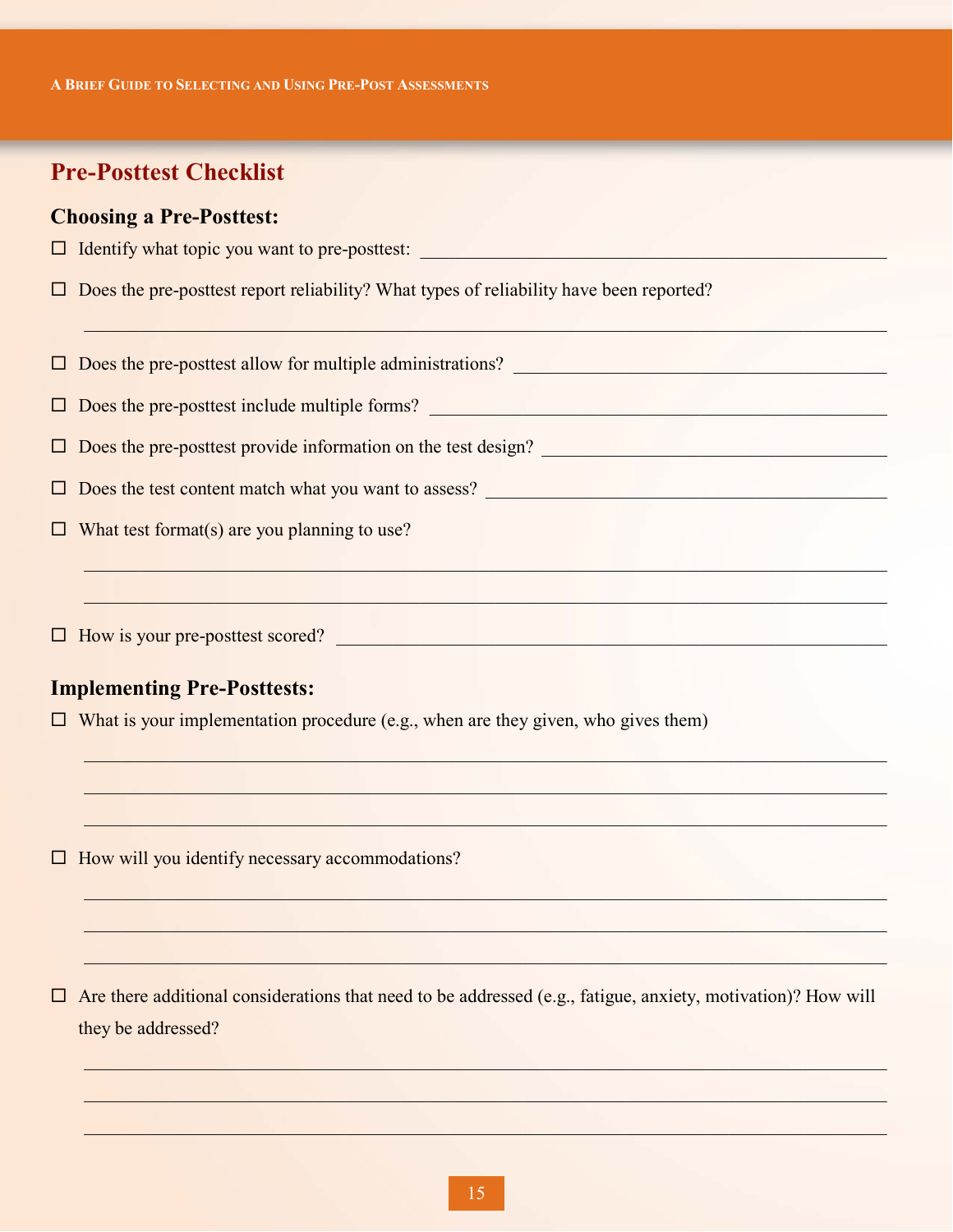# **References**

- American Educational Research Association, American Psychological Association, & National Council on Measurement in Education. (2014). *Standards for educational and psychological testing.* Washington, DC: Author.
- American Youth Policy Forum. (2018). *Leveraging the Every Student Succeeds Act to improve educational services in juvenile justice facilities.* Washington, DC: Author.
- Every Student Succeeds Act of 2015, Pub. L. 114-95 114 § Stat. 1177 (2015-2016).
- Hopkins, K. D. (1998). *Educational and psychological measurement and evaluation* (8th ed.). Boston, MA: Allyn & Bacon.
- Jolivette, K., Kimball, K. A., Boden, L. J., & Sprague, J. R. (2016). The utility of a multi-tiered behavioral system in juvenile corrections: The positive behavior interventions and supports (PBIS) framework. *Corrections Today, 78*, 42–47.
- McMillan, J. H. (2001). *Essential assessment concepts for teachers and administrators*. Thousand Oaks, CA: Corwin Press.
- National Evaluation and Technical Assistance Center for the Education of Children and Youth Who Are Neglected, Delinquent, and At-Risk. (2006). *A brief guide to selecting and using pre-post assessments*. Washington, DC: Author. Retrieved from [https://neglected](https://neglected-delinquent.ed.gov/sites/default/files/docs/guide_prepost.pdf)delinquent.ed.gov/sites/default/files/docs/guide\_prepost.pdf
- Salkind, N. J. (2017). *Tests & measurements for people who (think they) hate tests & measurement* (3rd ed.). Thousand Oaks, CA: SAGE.
- The National Technical Assistance Center for the Education of Neglected or Delinquent Children and Youth. (2015). *Fast facts.* Retrieved from<https://neglected-delinquent.ed.gov/fast-facts/united-states>
- Urbina, S. (2014). *Essentials of psychological testing* (2nd ed.). Hoboken, NJ: Wiley.